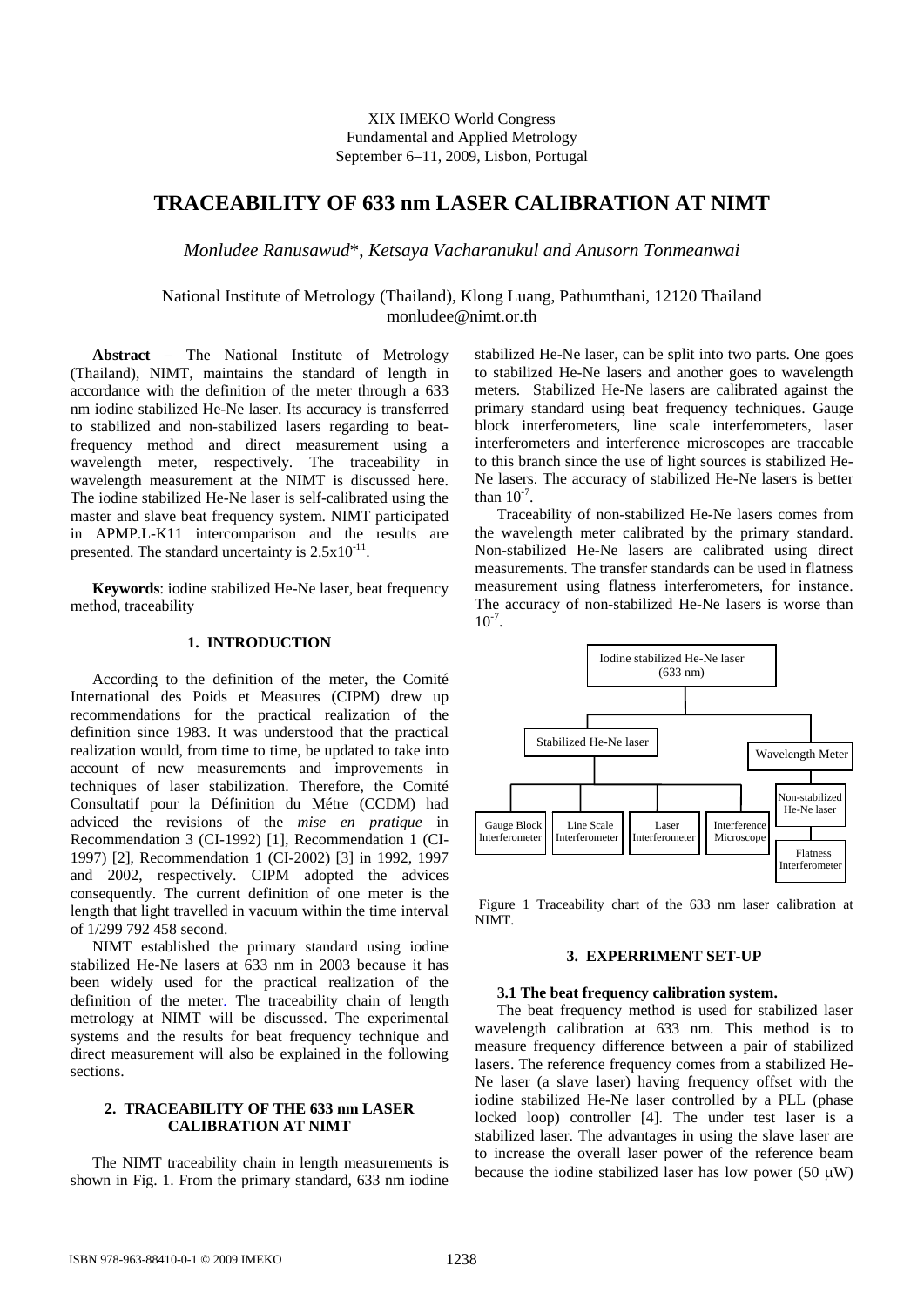and to remove any modulation frequency. Use of this master and slave beat frequency technique can be applied to interferometry applications [5]. The experimental set-up is shown in Fig 2.



Fig. 2 Beat frequency measurement set-up.

The system consists of an iodine stabilized laser, an offset locked laser with PLL controller, an under test stabilized laser, beam splitters, quarter waveplates, photodiodes, a spectrum analyzer and two frequency counters.

A beam from the offset locked laser (NF company: NEO-OL101K) is split into two beams by the beam splitter, BS3. One is sent to the beam splitter, BS1, and optically combined with the beam from the iodine stabilized laser, called NIMT-1(NF company: NEO-92SI-NF-P). The mixed beam incidents on the avalanche photodiode, APD1 (Hamamatsu : C5658). The beat signal obtained from APD1 is sent to the PLL controller and a frequency counter (Hewlett Packard: HP 53131A) in order to detect frequency difference compared to the reference frequency. Normally, the stabilized frequency shift of the offset locked laser is 200-500 MHz. In this system, the offset at 400 MHz is used.

Another beam from the BS3 is delivered and is optically interfered with the under test stabilized laser at the beam splitter, BS2. The beat signal of this mixed beam is detected at the avalanche photodiode, APD2 (Hamamatsu: C5658) which sends signal to the frequency counter (Hewlett Packard: HP 53131A) to determine frequency difference. Two frequency differences are calculated in order to determine wavelength of the under test laser in LabView environment. The program is also used to set the gate time interval of beat frequency display. The spectrum analyzer (Hewlett Packard: HP 8590L) allows the program to monitor the spectral accuracy and signal-to-noise ratio of the beat signal.

### **3.2 The direct measurement system.**

Non-stabilized lasers are calibrated using a wavelength meter. The measurement principle is based on the direct measurement. Fig. 3 shows the diagrammatical set-up system for non-stabilized lasers calibration based on the direct measurement. The system comprises a wavelength meter, an under test non-stabilized laser, an optical isolator and an objective lens with an optical fiber. Laser beam of the under test non-stabilized laser is transmitted to the optical isolator to prevent any reflected beams disturbing the laser wavelength and is sent to the wavelength meter (HighFinesse: WS 7) through the optical fiber. The wavelength of the under test laser is calculated within LabView environment.

For the calibration of the wavelength meter, the same set-up is used but instead of non-stabilized laser, the iodine stabilized laser is placed.



Fig. 3. Direct measurement setup.

# **4. RESULTS**

All operating conditions of the NIMT-1 were adjusted to the nominal value: laser power of 50 μW (one-way intracavity power of 10 mW), peak-to-peak frequency modulation width of 6 MHz (monitored by spectrum analyzer) and cold-finger temperature at  $15^{\circ}$ C.

The traceability to SI unit of lasers used at NIMT at wavelength of 633 nm through NIMT-1 were measured by 2 methods, beat frequency method and direct measurement method.

# **4.1 Beat frequency method**

We measured wavelength components of stabilized laser by using **d**, **e**, **f** and **g** hyperfine of the iodine spectra. At NIMT, we have three iodine stabilized He-Ne laser systems which are NIMT-1: 02022, NIMT-2: 02023 and NIMT-3: 802545 serving as the primary standards.

Table 1. Beat frequency results year 2003-2008.

|                         | Beat frequency, kHz |      |      |      |      |      |
|-------------------------|---------------------|------|------|------|------|------|
|                         | 2003                | 2004 | 2005 | 2006 | 2007 | 2008 |
| NIMT-1<br>and<br>NIMT-2 | 3.4                 | 7.4  | 10.8 | 28.6 | 30.4 | 32.1 |
| NIMT-1<br>and<br>NIMT-3 | 1.5                 | 2.5  | 2.2  | 2.6  | 1.7  | 3.4  |
| NIMT-2<br>and<br>NIMT-3 | 2.4                 | 5.5  | 7.3  | 24.8 | 27.5 | 28.6 |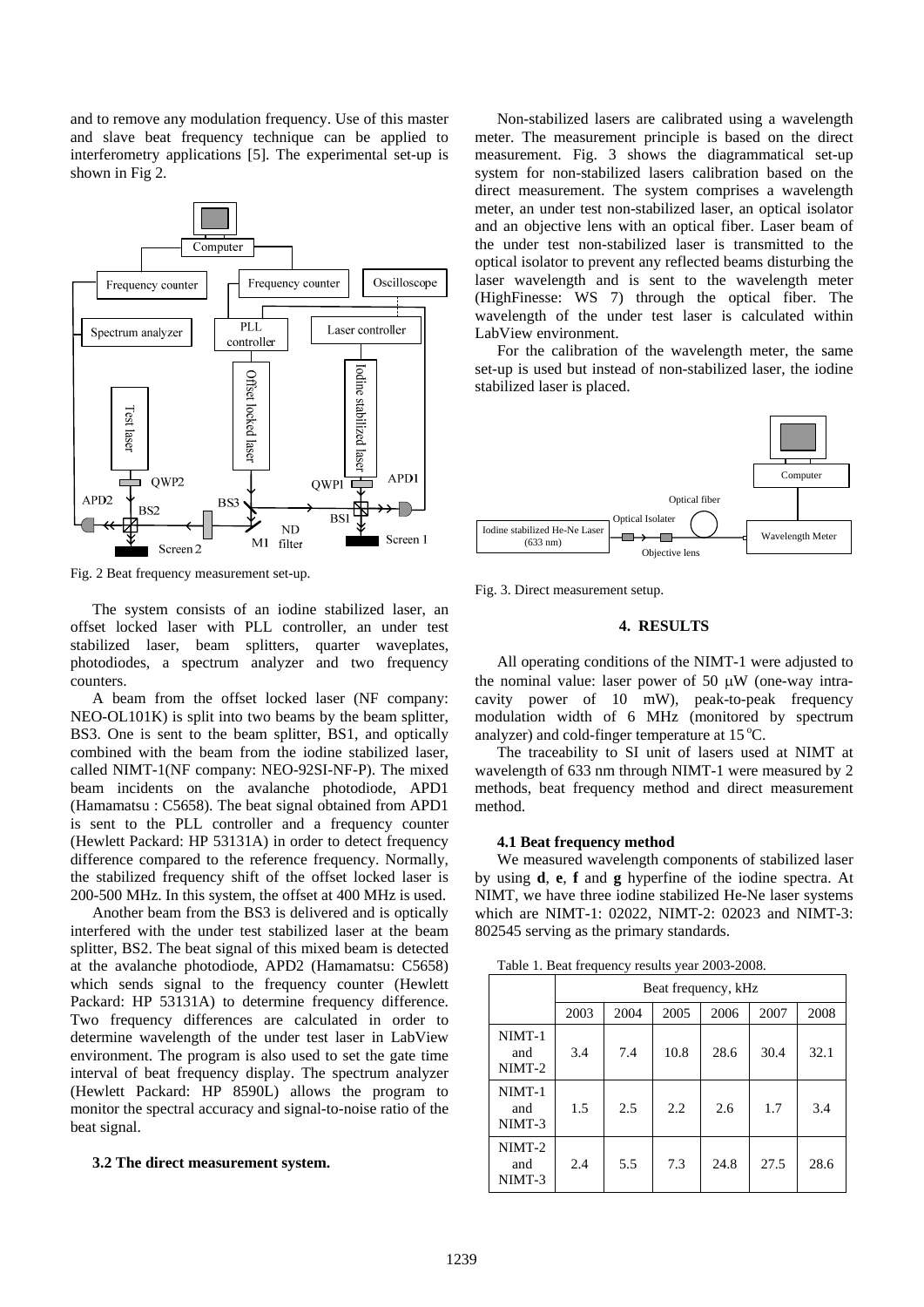All of them are used together in beat frequency method for self calibration of three iodine stabilized lasers. Beat frequency result obtained from three pairs of laser since 2003 are summarized in Table 1.

While operating beat frequency measurement, we keep the standard deviation of the frequency shift below 2 kHz. Fig. 4 illustrates beat temporal change in frequency shift for 12 hours. Data points were recorded every 10 seconds.



Fig. 4. Temporal change of the shift frequency when beat the NIMT-1 with the offset locked laser.

We maintain NIMT-1 as a primary standard at the NIMT according to the Practical Realization of the Definition of the Meter and achieve standard uncertainty of 2.5 x  $10^{-11}$  or 11.7 kHz. It should be noted that some beat frequency between NIMT-1:NIMT-2 and NIMT-2:NIMT-3 exceed 11.7 kHz while beat frequency between NIMT-1:NIMT-3 is within 11.7 kHz. This is due to decrease in power of the NIMT-2 below the recommendation power value of the CIPM since 2006. Thus, we are confident that the frequency (vacuum wavelength) of the laser NIMT-1 is in good performance.



Fig. 5. Long term stability of laser HP 5518.

Accuracy of the NIMT-1 wavelength is then transferred to the stabilized He-Ne laser used in many length measuring instruments. Gauge block interferometer, line scale interferometer, laser interferometer and interference microscope all have stability He-Ne laser as light sources. Wavelength stability of the laser is also monitored every 10 seconds for 12 hours by looking at the **f**-component. Long term stability of laser HP 5518 is shown in Fig. 5.

#### **4.2 Direct measurement method**

Non-stabilized lasers are calibrated using a wavelength meter that was calibrated against the iodine stabilized He-Ne laser, NIMT-1. Wavelength of the under test laser is calculated within LabView environment. Long term stability of the wavelength meter was investigated by looking at the **f**-component of the iodine hyperfine and is observed to be in good performance. Using direct measurement method, we achieve the expanded measurement uncertainty for wavelength meter calibration of  $2.5 \times 10^{-7}$ .

Fig. 6 shows stability of the non-stabilized laser monitored by the wavelength meter longer than 12 hours. Stability of the laser is  $3.5 \times 10^{-6}$ .



Fig. 6. Long term stability of non-stabilized laser monitored by the wavelength meter.

#### **4.3 Key comparison**

The iodine stabilized He-Ne, NIMT-1, had joined in the regional APMP.L-K11 comparison in November 2004 [6]. Laser from eight national metrological institutes were brought to the NIM in Bejing for the comparison. The frequency difference between the **f**-component of the R(127) 11-5 transition was measured according to the protocol for BIMP.L-K11 [7]. Fig. 7 illustrates the comparison result from the BIMP.L-K11 and the APMP.L-K11 comparison.



Fig. 7. Key comparison result from the BIPM.L-K11 and APMP.L-K11.